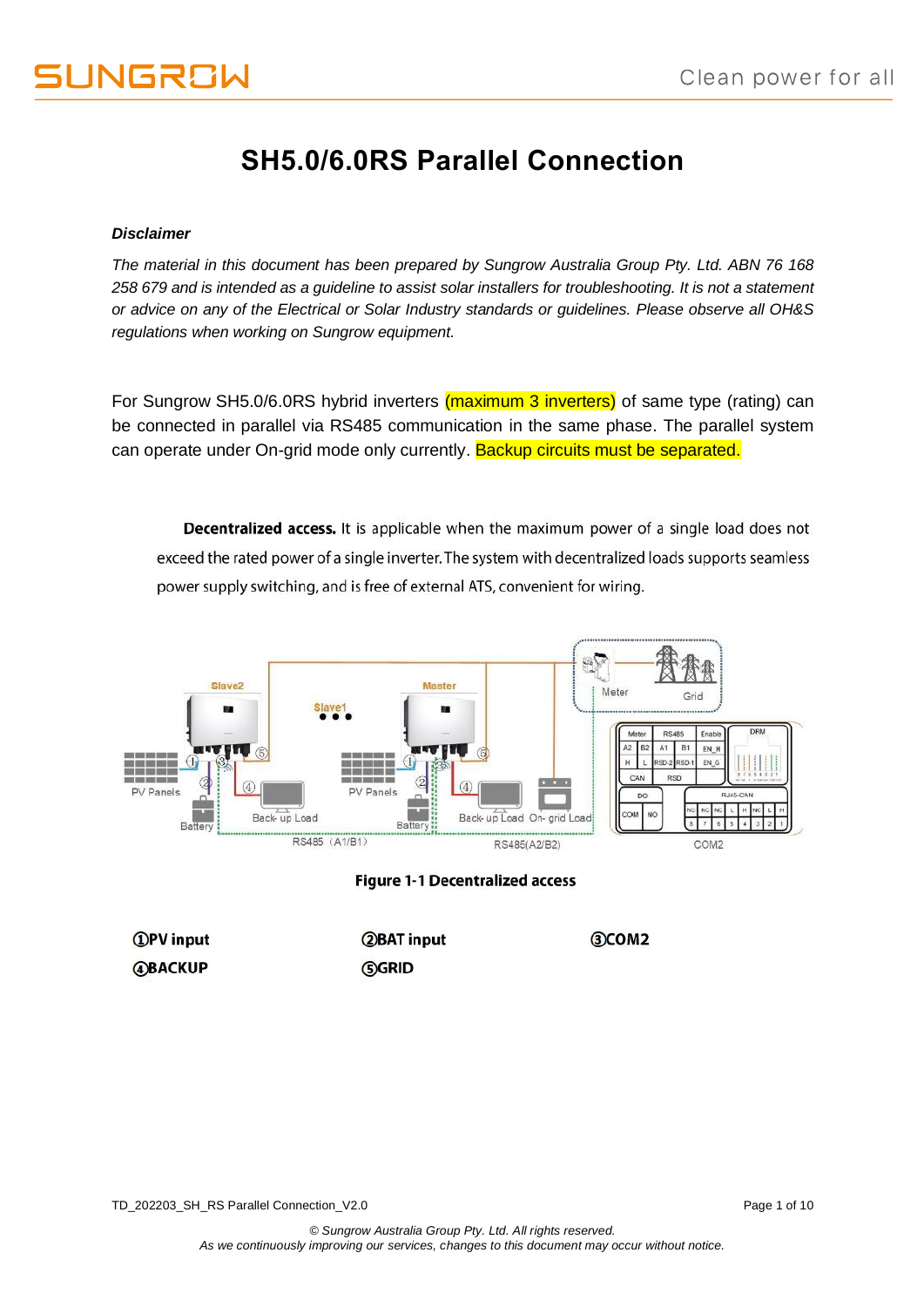## **JNGRSW**

1. The meter is connected with the master inverter and it controls other slave inverters including feed in limitation as well as battery charging/discharging. Slave inverters do not need to be connected with the meter. The meter connections are A2 (pin 1) and B2 (pin 3) of COM 2 of the inverter, and Port 2 (A2) and Port 5 (B2) on the meter. The meter model is S100.



2. The Master-Slave inverters communicate through RS485 port. Communication interfaces are A1 (pin 5) and B1 (pin 7) of COM 2. Each inverter is equipped with a Winet-S module and report data separately.



Figure 1-2 Master-slave inverter communication wiring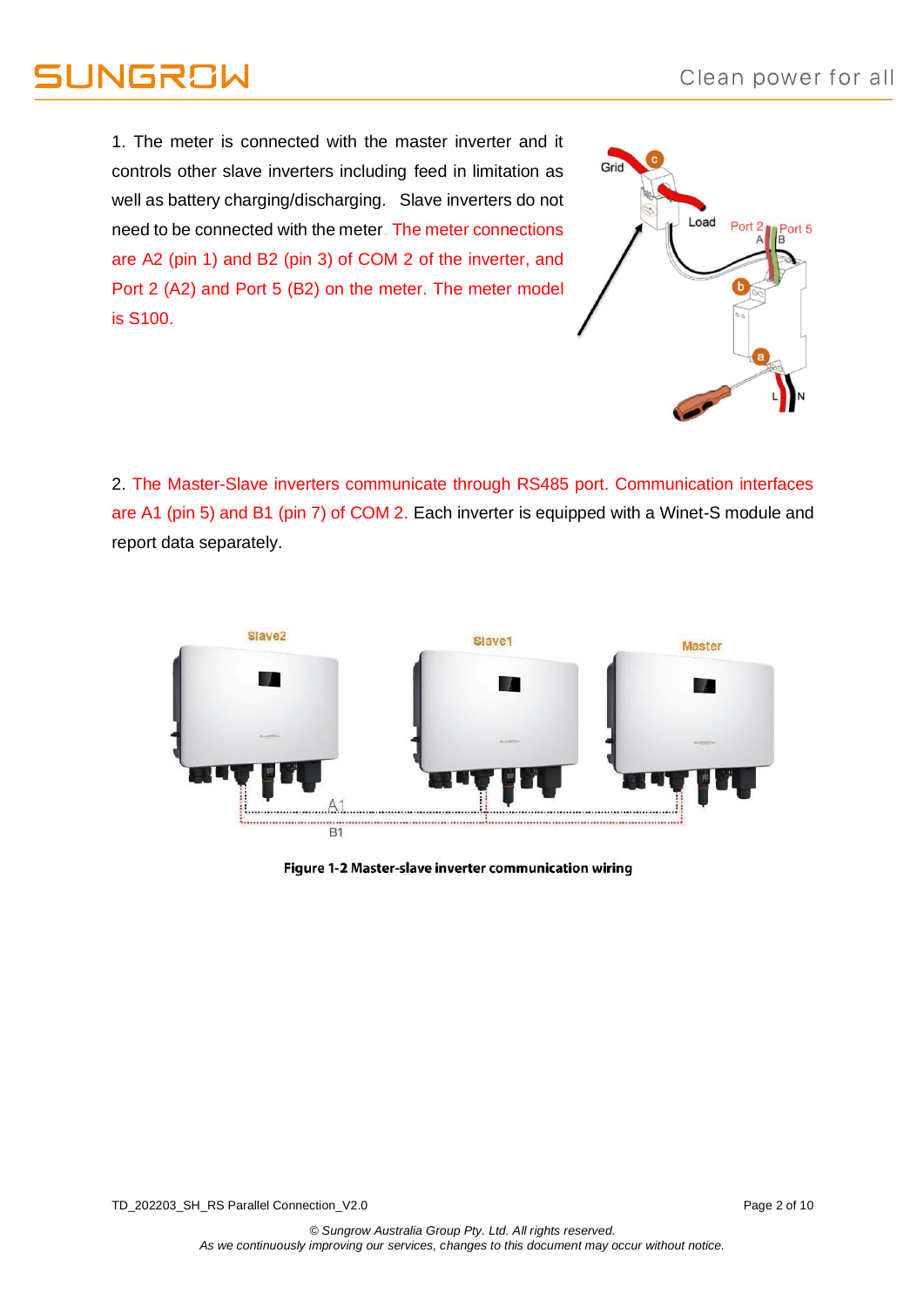

### **RS485 Connection**

- **Meter is connected to A2 and B2 port of Master inverter (Pin 1&3)**
- **Master and Slave Inverters are connected via A1 and B1 port (Pin 5&7)**



figure 6-2 Label of COM2 Terminal

table 6-2 Label Description of COM2 Terminal

|              | Label                                  | <b>Description</b>                                             |  |  |
|--------------|----------------------------------------|----------------------------------------------------------------|--|--|
| Meter        | A2, B2                                 | For Smart Energy Meter                                         |  |  |
| CAN          | H.L                                    | For Li-ion battery communication via CAN protocol.             |  |  |
|              |                                        | For inverter daisy chain (Reserved)                            |  |  |
| <b>RS485</b> | A1, B1                                 | For LG Chem Li-ion battery communication via RS485<br>protocol |  |  |
|              | RSD-1,                                 |                                                                |  |  |
| <b>RSD</b>   | RSD-2                                  | Reserved (Detail availability contact SUNGROW)                 |  |  |
| Enable       | $EN$ <sub>-H</sub> , $EN$ <sub>-</sub> | For battery 12V signal, e.g. LG Chem battery.                  |  |  |
|              | G                                      |                                                                |  |  |



Each inverter in the daisy chain should have a WiFi dongle installed. Each WiFi dongle should be configured and connected to the iSolarCloud separately.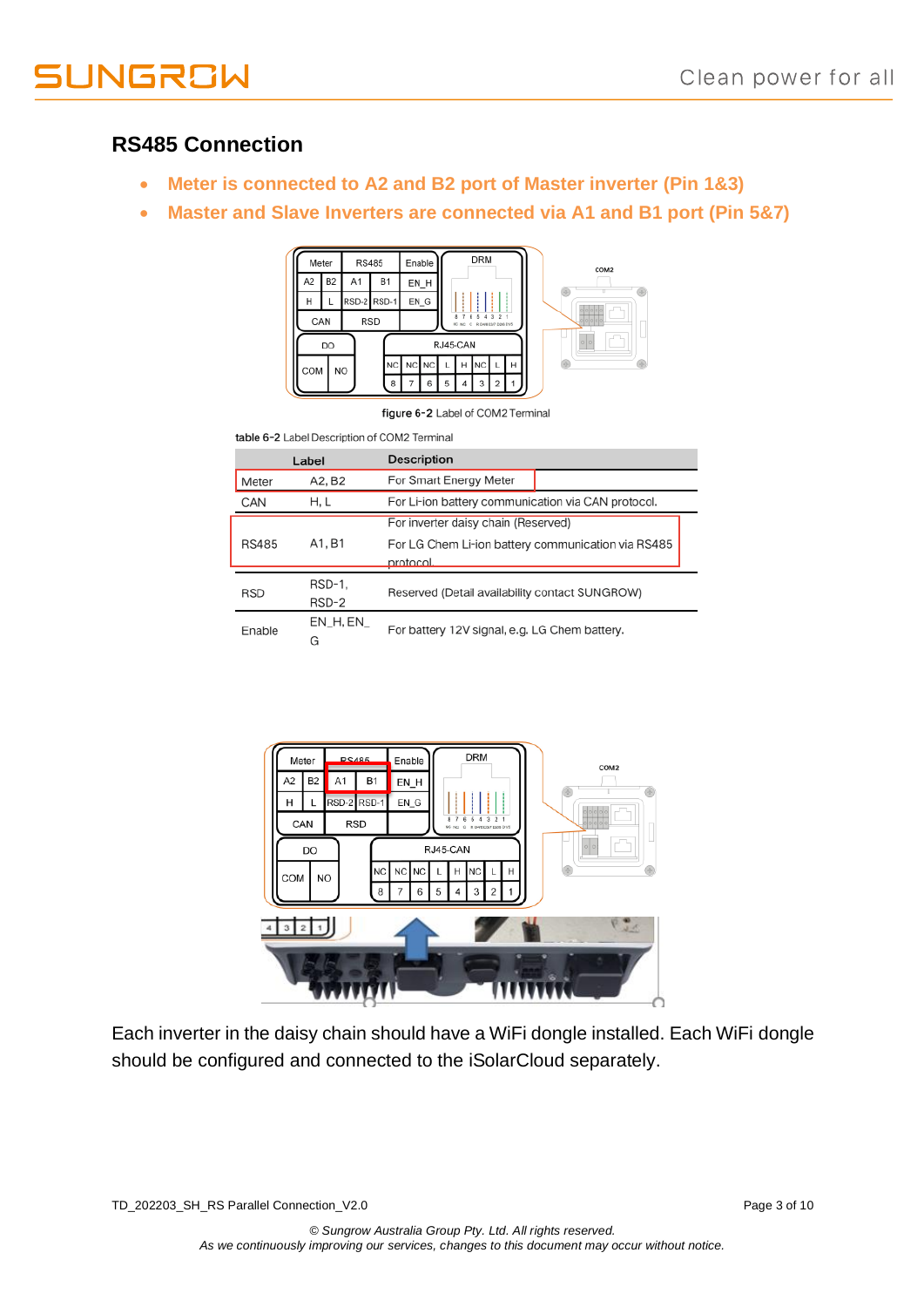

Assembling the COM Connector

**Step 1** Unscrew the swivel nut from the **COM** connector.



**Step 2** Take out the terminal block.

**Step 3** Remove the seal and route the cable into the opening of the sealing.



**Step 4** Remove the cable jacket and strip the wire insulation.

TD\_202203\_SH\_RS Parallel Connection\_V2.0 Page 4 of 10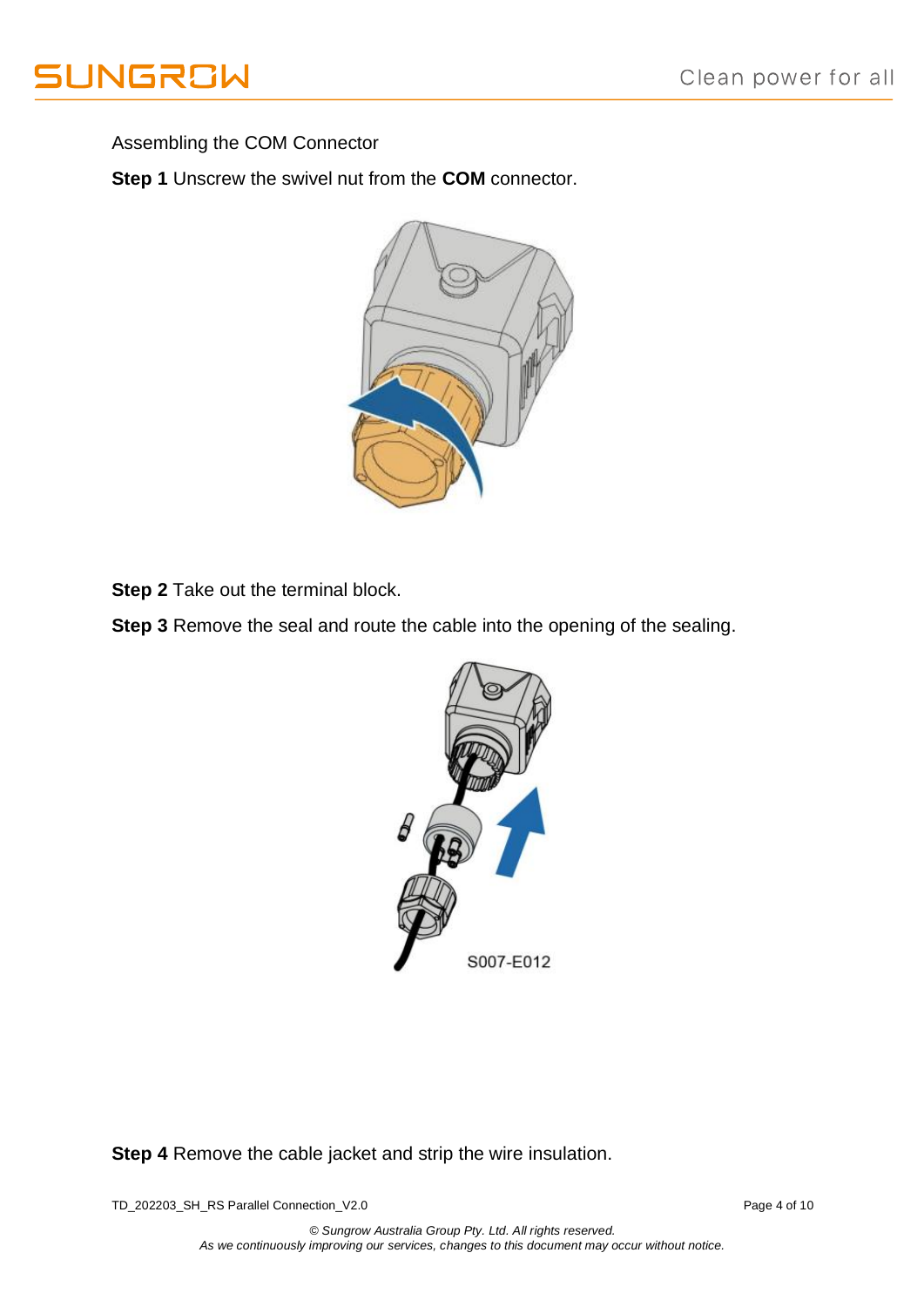# **JUNGROW**



**Step 5** Plug the wires into the RS485 terminal according to the labels on the bottom of the inverter.



**Step 6** Pull the wires outward to check whether they are firmly installed.

**Step 7** Insert the terminal plug into the COM2 terminal at the bottom side of the inverter and then install the housing.

TD\_202203\_SH\_RS Parallel Connection\_V2.0 Page 5 of 10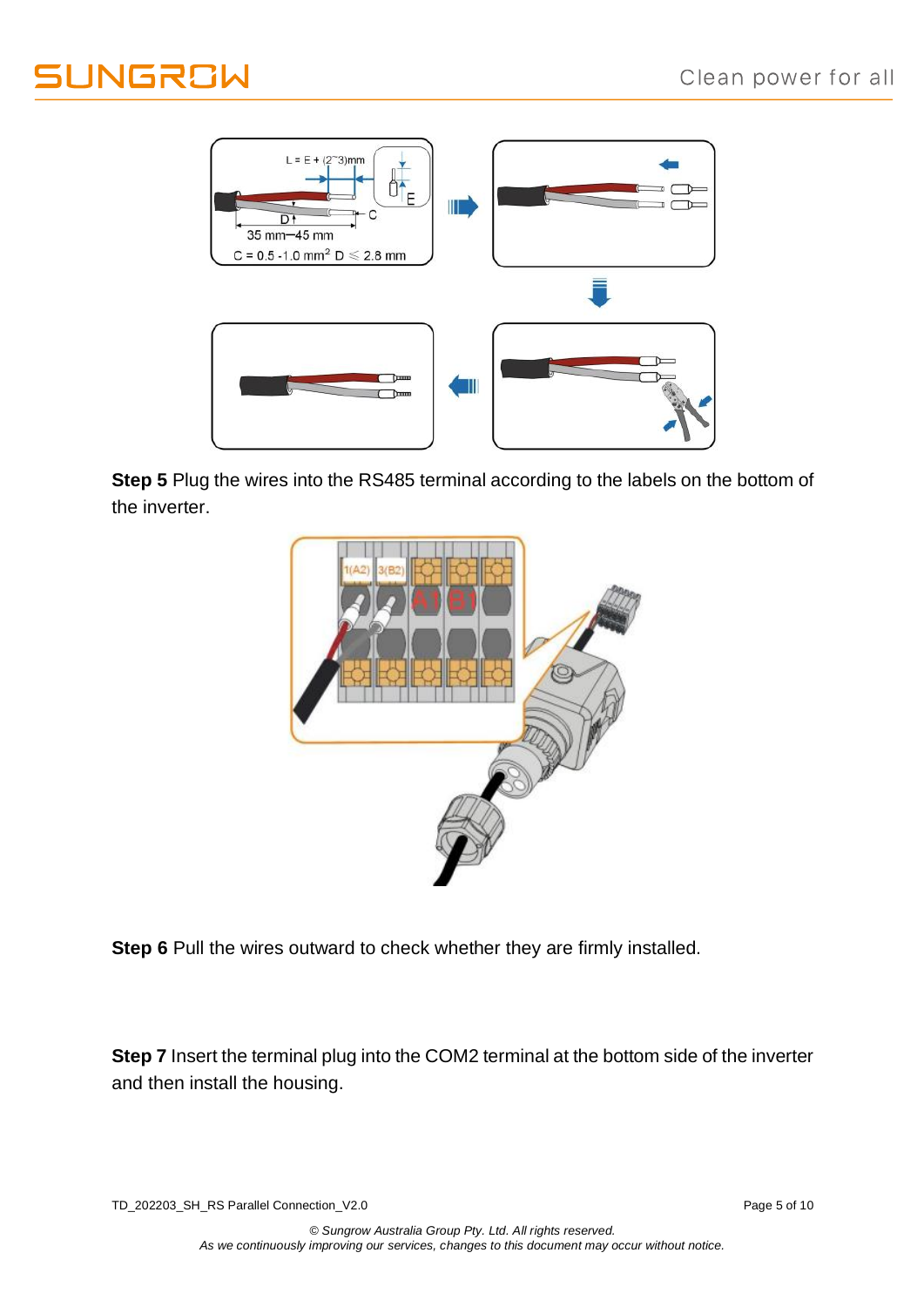

**Step 8** Slightly pull out the cable and then fasten the swivel nut. Lock the connector with the screw.

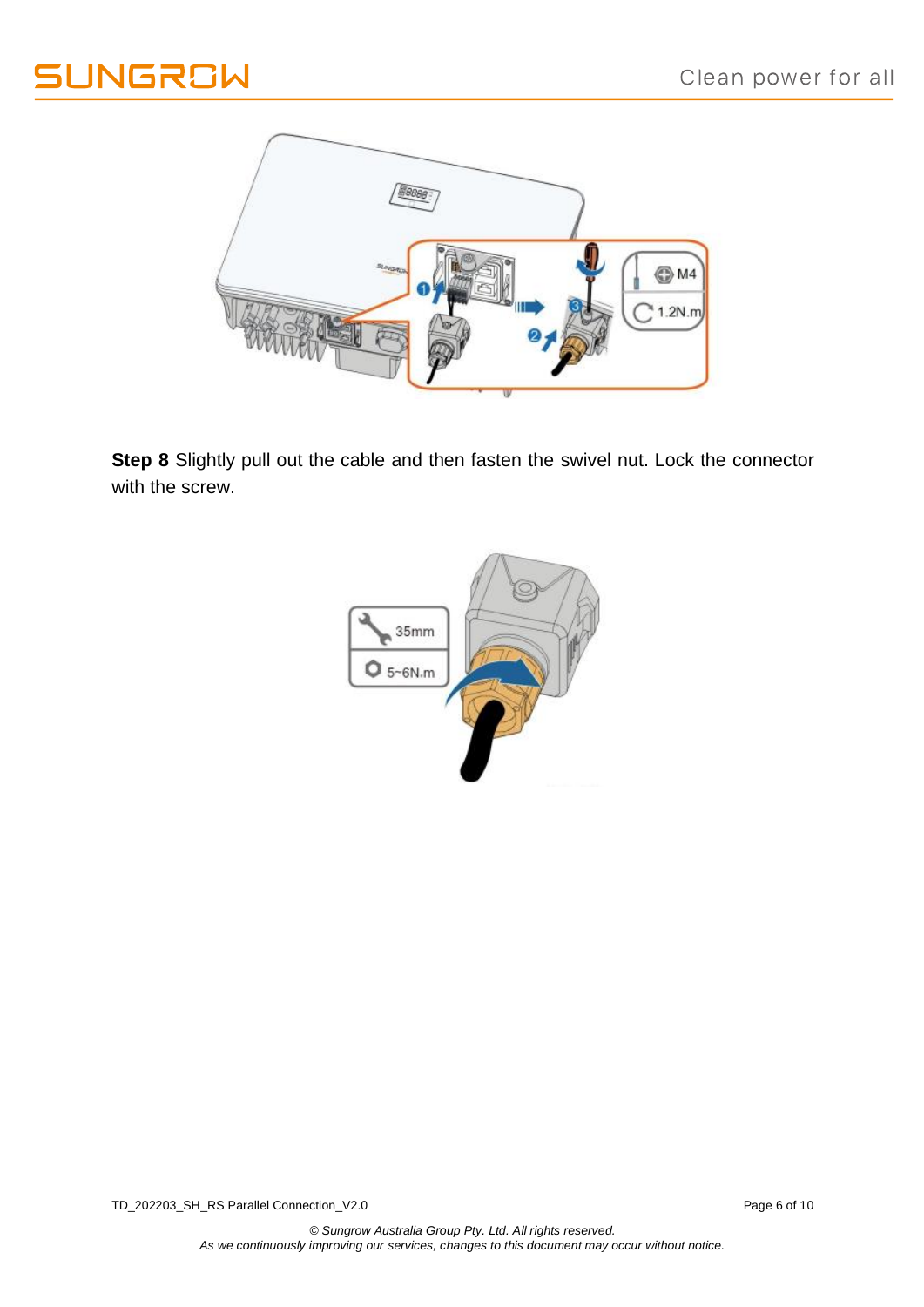### **1. Parallel Configuration**

When two or more inverters are connected in parallel, the inverter needs to be set as the master or slave.

**Step 1** Connect the mobile phone to the WLAN network named as "SG-WiFi Module Serial Number" (the serial number is on the side of the WiFi module).

**Step 2** Open the App to enter the login page and tap "Local Access".

**Step 3** Select "WLAN", change the account name to "**admin**" and enter the password "**pw8888**", and tap "LOGIN".

| Login                  | ⊙ … |   | <b>LOCAL ACCESS</b> |                  |
|------------------------|-----|---|---------------------|------------------|
| Account                |     | Ш | WLAN<br>⊜           | $^{\circ}$       |
| Password               | Ø   |   | 裳<br>Bluetooth      |                  |
| LOGIN                  |     |   |                     |                  |
| <b>REGISTER</b>        |     |   |                     |                  |
| <b>Forgot Password</b> |     |   |                     |                  |
|                        |     |   | <b>WLAN</b>         |                  |
|                        |     |   | Account<br>user     |                  |
| Others                 |     |   | Login Password      | Ø                |
|                        |     |   | LOGIN               |                  |
| Local<br>Visitor Login |     |   |                     | Forgot password? |

**Step 4** Tap "More -> Settings -> Power Regulation Parameters -> Feed-in Limitation" to enter the corresponding screen.



**Step 5** Switch on the "Master-slave operation mode", change the master slave setting to "Master" or "Slave#" correspondingly, and input the total number of master and slaves in the chain.

TD\_202203\_SH\_RS Parallel Connection\_V2.0 Page 7 of 10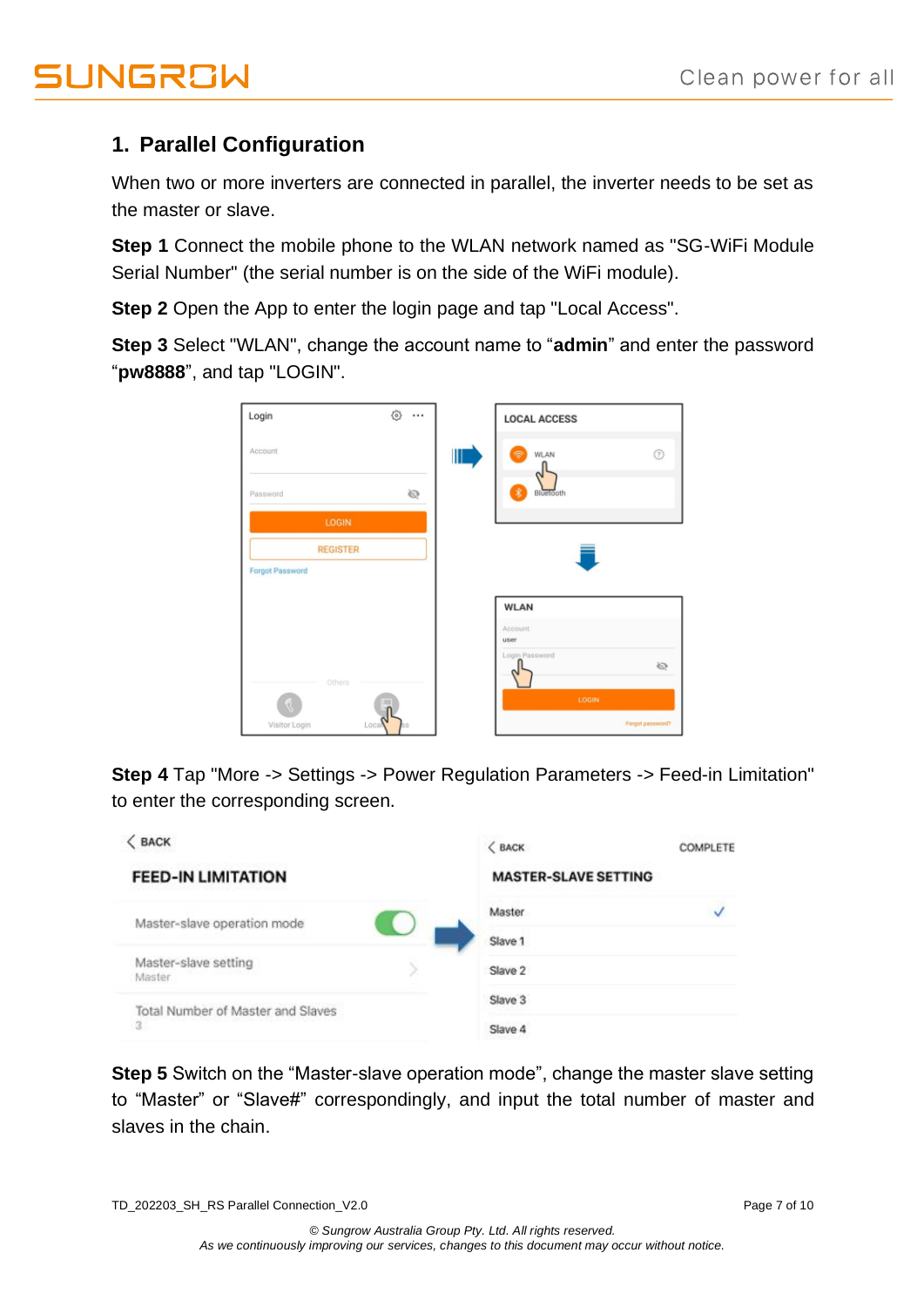Eg. If there are 3 inverters, set the inverter connected to the meter as "Master", and set the other 2 inverters as "Slave 1" and "Slave 2" following the daisy chain. The total number of master and slaves set to 3 for both inverters.

| Parameter                     | Default value | Range                              |  |  |
|-------------------------------|---------------|------------------------------------|--|--|
| Master-slave operation        | <b>ON</b>     | ON / OFF                           |  |  |
| mode                          |               |                                    |  |  |
| Master-slave setting          | Master        | Master / Slave 1 / Slave 2 / Slave |  |  |
|                               |               | 3 / Slave 4                        |  |  |
| <b>Total Number of Master</b> |               | $2 - 5$                            |  |  |
| and Slaves                    |               |                                    |  |  |

**Step 6** Select the load connection type accordingly

| 16:23                                                                 | $nH$ 4G $\blacksquare$ | 16:23                       | $nI$ 4G $\blacksquare$ |
|-----------------------------------------------------------------------|------------------------|-----------------------------|------------------------|
| $<$ BACK                                                              |                        | $<$ BACK                    | <b>COMPLETE</b>        |
| <b>FEED-IN LIMITATION</b>                                             |                        | <b>LOAD CONNECTION TYPE</b> |                        |
| Master-slave operation mode                                           |                        | One Backup Port One Load    |                        |
| Master-slave setting<br>Master                                        |                        | All Backup Ports One Load   |                        |
| Total Number of Master and Slaves<br>$\overline{2}$                   |                        |                             |                        |
| Load Connection Type<br>$\mathcal{L}_{\text{max}}$                    |                        |                             |                        |
| Lower Limit of SOC Permiting Charging<br>Other Inverters<br>80.0%     |                        |                             |                        |
| Installed PV Power<br>5.00 kWp                                        |                        |                             |                        |
| Feed-in Limitation                                                    |                        |                             |                        |
| Feed-in Limitation Value<br>5.00 kW                                   |                        |                             |                        |
| Feed-in Limitation Ratio<br>50.0%                                     |                        |                             |                        |
| Rated Power of Original Power<br><b>Generation Systems</b><br>5.00 kW |                        |                             |                        |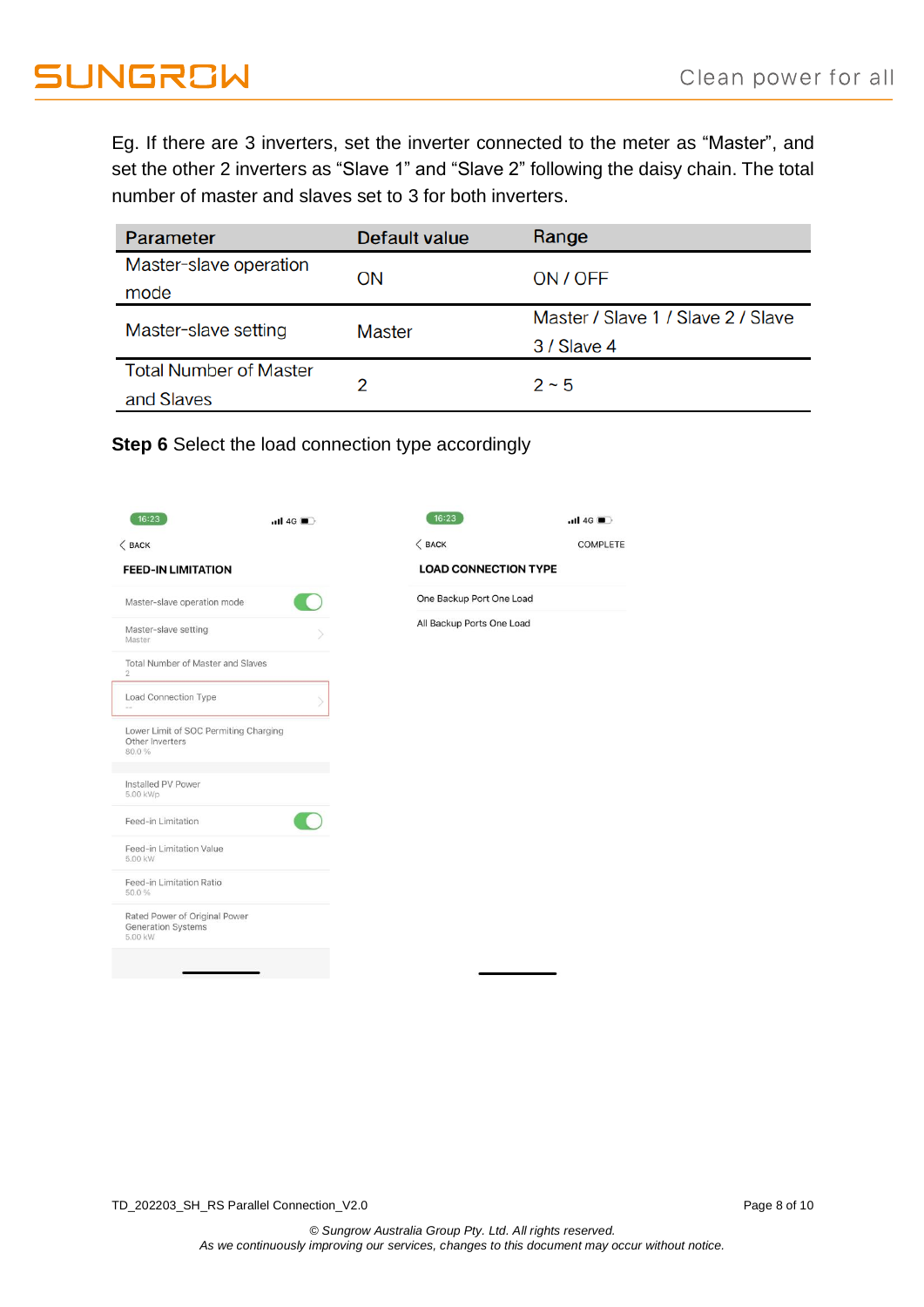### **2. Feed-in Limitation**

In the Local Access, "More -> Settings -> Power Regulation Parameters -> Feed-in Limitation. Follow the table to set the proper values to each inverter.

| $\langle$ back                                                 |  |
|----------------------------------------------------------------|--|
| <b>FEED-IN LIMITATION</b>                                      |  |
| Master-slave operation mode                                    |  |
| Master-slave setting<br>Master                                 |  |
| Total Number of Master and Slaves<br>3                         |  |
| Installed PV Power<br>30.00 kWp                                |  |
| Feed-in Limitation                                             |  |
| Feed-in Limitation Value<br>15.00 kW                           |  |
| Feed-in Limitation Ratio<br>50.0%                              |  |
| Rated Power of Original Power<br>Generation Systems<br>0.00 kW |  |
| <b>Current Transformer</b><br>Built-in                         |  |

Set the total Installed PV Power to Master inverter  $-$  e.g. set 15 kW if there are 3 x SH5.0RS inverters are installed in total.

#### **Turn on** the Feed-in Limitation switch

In the Feed-in Limitation Value, put the maximum value that allow to feed-in to the grid.

In the Feed-in Limitation Ratio, put the ratio of the feed-in limitation/ installed power. E.g, if the installed power is 30kW, the feed-in limitation is 15kW, then the ratio is 50%.

TD\_202203\_SH\_RS Parallel Connection\_V2.0 Page 9 of 10